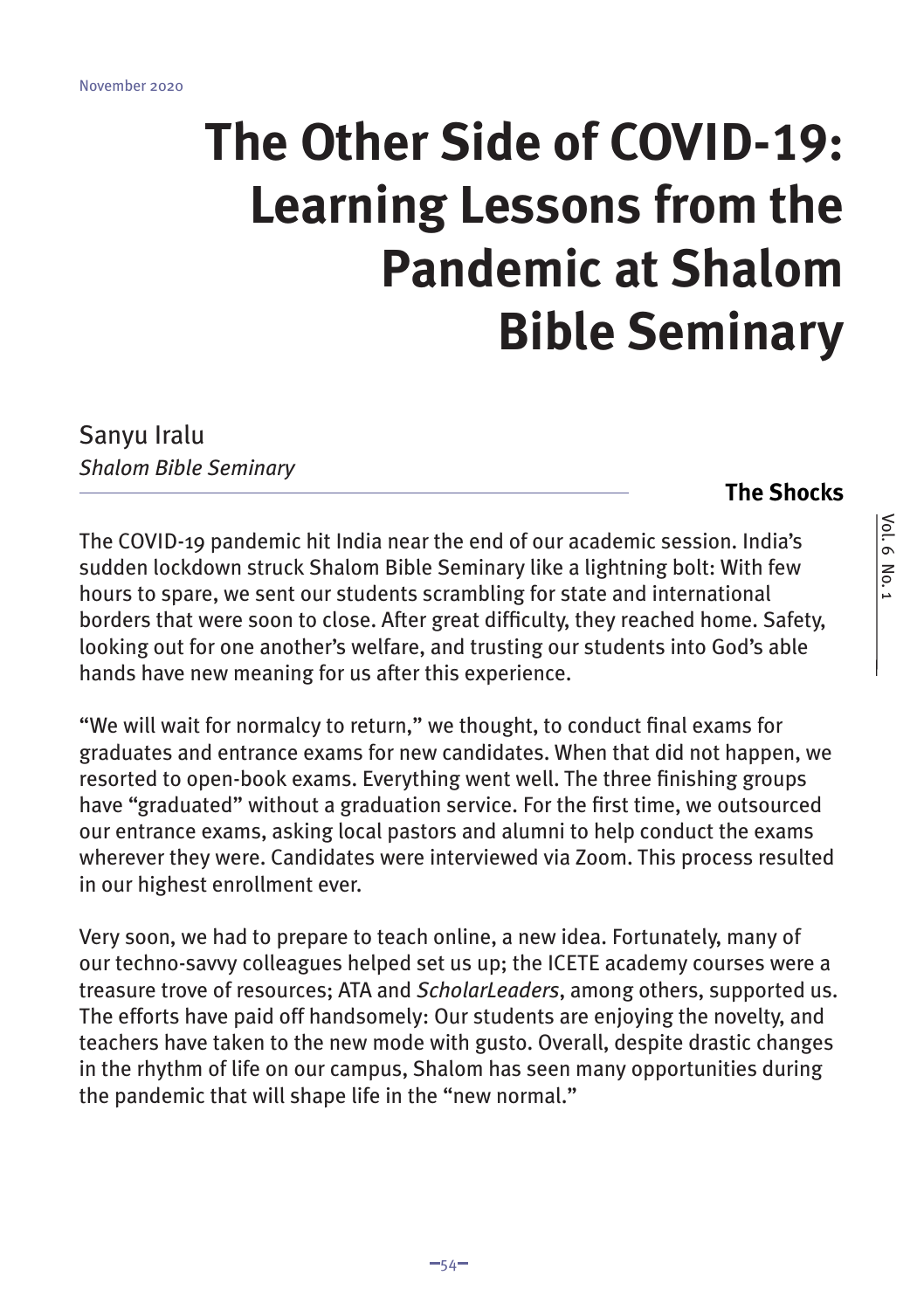

## **New Questions**

The pandemic has awakened us to new questions. Christian ministry needs to be given a facelift. How? Our cover has been blown in terms of the need for innovation: When churches get locked down, how should pastors use technology to continue to feed their flocks? And in terms of the need for pointed spiritual guidance: When over-zealous charismatics have taunted the sensible that God will protect his own and that it is fine to continue to gather in large groups, what should believers do? And in terms of recourse to online teaching: When seminaries cannot pursue normal operations, how are they to maintain academic and spiritual formation and integrity?

With the world tottering on the brink of disaster, these issues and many others call Christians to alleviate the suffering besetting societies worldwide. For those of us in theological education in particular, to fail to act during such a crisis would be to renege on our call to serve God and his people, which is the direct domain of theology. Therefore, we must consider: What is God doing in the world today? What is God prompting us to do? How is the Church responding in the present crisis? In answering these questions, our vocation is put into proper perspective.

#### **New Opportunities to Serve**

Below are a few examples of practical ways that Shalom Bible Seminary and its community in Nagaland sought to address these questions and God's call to service. All these examples highlight how the Church, propelled by theology, can extend God's love and mercy through timely demonstrations of compassion. Many seminaries around the world took similar steps as they addressed the global suffering created by the pandemic.

- *1. Online worship:* The pandemic restricted church gatherings. Alert pastors improvised other modes of worship, live-streaming sermons online. Likewise, the youth, children's, and women's programs at many churches offered material online for each of these groups. This exercise pushed us to become innovative in video and audio productions in ways that we would not have learned without the pandemic.
- *2. Online counseling:* The need for Christian ministers to give counseling grew as lockdowns wore on. Pastors offered their services on social media to diffuse fear and depression. Collaborating with NGOs to set up telephone help-lines, Shalom faculty and staff coordinated counselling for people returning to Nagaland from India's major cities, many of whom had suddenly lost jobs and endured difficult travel to reach home. We also guided our students to reach out to their peers using technology.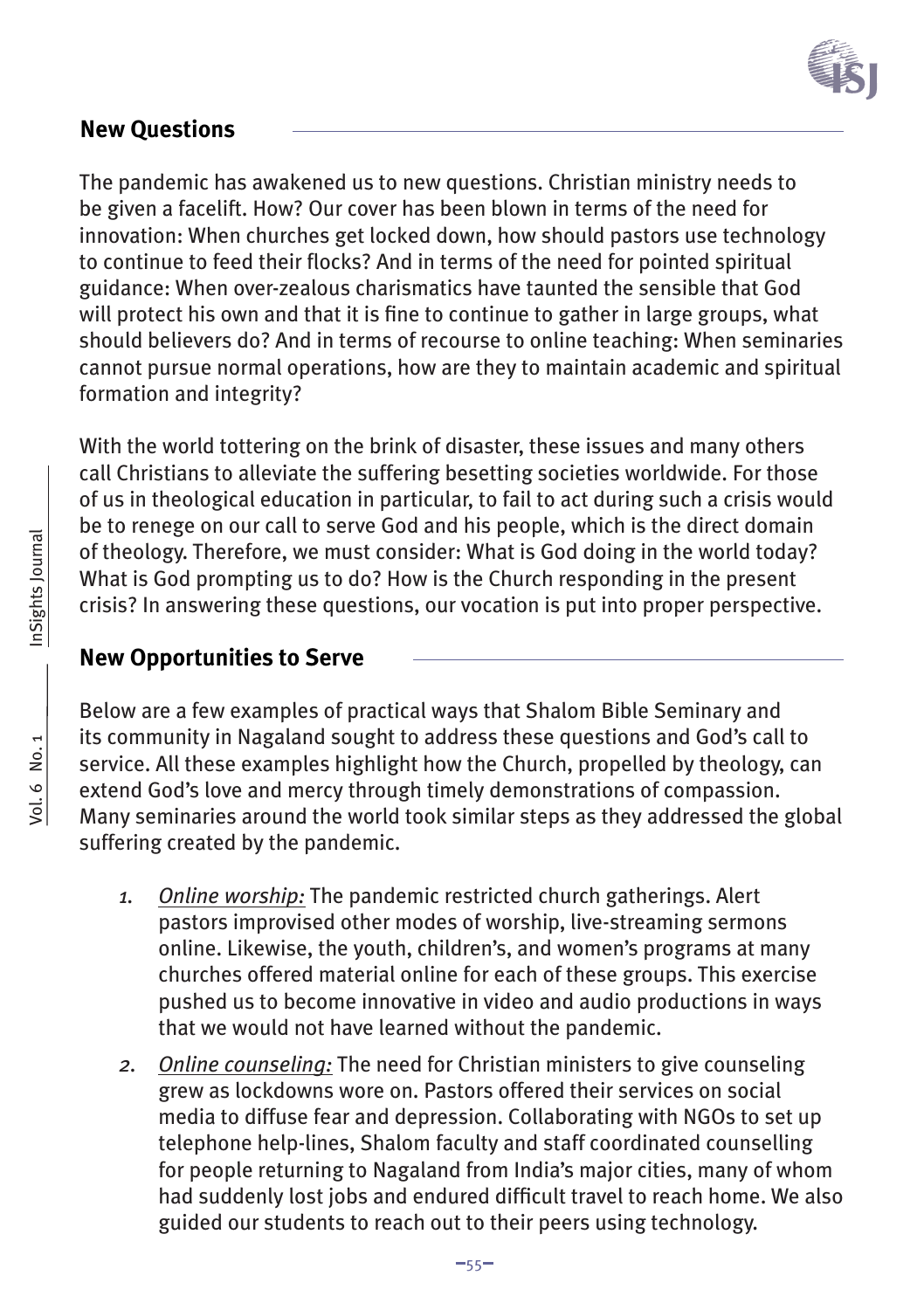- *3. Distanced ceremonies:* The pandemic restricted big social events in Nagaland. Normally, weddings, baptisms, and funerals are huge social gatherings. So pastors performed weddings, baptisms, and funerals with social distancing. I had the privilege of baptizing 8 teenagers from my local church in a flowing stream using masks, sanitizer, and gloves.
- *4. Global fellowship:* International organizations like ICETE, ATA, WEA, Lausanne Movement, ScholarLeaders, and others provided comfort to the weary and disheartened. They organized global virtual prayer meetings, live chats, and webinars for those new to online teaching (Shalom's faculty participated in all these opportunities). Hungry Christians, isolated in their homes and wanting to know God's Word better, eagerly absorbed online resources – Bible study materials, leadership/parenting seminars, and children's entertainment. Shalom's faculty volunteered their services for counselling and prayer on Facebook and WhatsApp.
- *5. Frontline humanitarian aid:* Early in the pandemic, governments were caught off-guard. However, individuals, village councils, youth organizations, NGOs, and churches distributed essential goods. Shalom helped our Muslim construction foreman with financial aid for his wife's operation. We also donated food to the poorer sections of our neighborhood and to the quarantine center in our town. Women stitched thousands of masks and other pieces of PPE for free for hospitals and offices.
- *6. Quarantine centers:* India's national government sent everyone home from large cities and required that local governments quarantine these returnees. However, local government resources to house those who had to be quarantined soon wore thin. Thus, many churches and volunteer organizations stepped in to house or cook for those in quarantine. Our partner, Oriental Theological Seminary, opened their campus as a quarantine facility. Our own commmunity gave substantial donations toward the upkeep of several quarantine centers.

## **New Lessons for the Future**

*1. We learned that God is on the throne and that he is among his people*. God's people need to trust his sovereignty more. As they learn to trust him more, they learn to love one another more. Because some of Shalom's staff are not conversant in English, and because our Sunday vesper services were cancelled, we had to share the Word of God in our online videos in a pidgin dialect known as Nagamese. This way, we continued to encourage one another. At the right time, God also nudged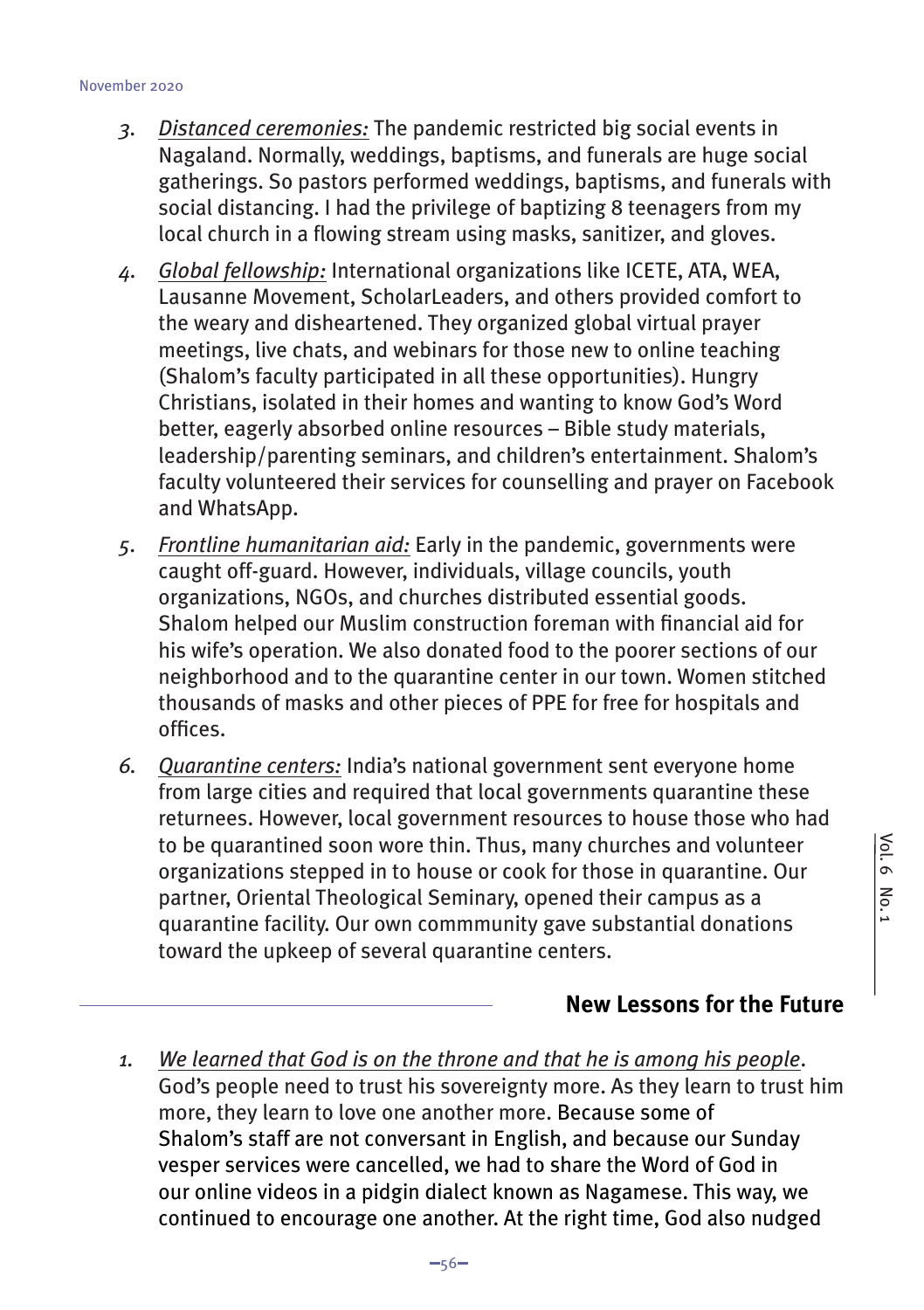

us to pool our resources to plan online teaching schedules that have worked well. Indeed, the Shalom community grew closer through this crisis.

- *2. We learned new ways to find basic resources*. Lockdown restricted procuring regular food, so members of the Shalom community foraged in the jungle for edible vegetables, roots, and herbs. As part of our normal practice, we already operated a piggery, poultry, and vegetable garden. These resources helped to sustain us during lockdown. When the rains began, faculty and staff tilled our seminary garden and harvested beans, maize, pumpkins, potatoes, tomatoes, leeks, pears, pineapples, mangoes, plums, lemons, pomegranates, and peaches. The jungle's bounty and our own agriculture opened our eyes to the richness of God that is available around us.
- *3. We learned to tap into latent skills to keep construction projects moving forward*. Lockdowns prevented construction workers from coming to campus for ongoing building projects. We were in the midst of completing a 3-storey building crucial to the launching of our M. Th program this year. Our own staff – skilled in plumbing, carpentry, masonry, and painting – pitched in to enable us to keep up with deadlines.
- *4. We learned to use technology to maintain faculty development*. Because of the pandemic, several of our lecturers who were working on PhDs could not proceed. Some, who had planned overseas studies, could not travel. They found consolation in online classes and seminars. Some of our faculty collaborated with other researchers in Northeastern India to devise a webinar, "Christianity, Ethnicity and Cultural Identity in Northeast India: A Research Project." Through this project, researchers from tribal Nagaland and Mizoram shared their work.

# **The Other Side of COVID-19: Life and Hope**

For now, our campus is eerily silent. The loud banter of students and faculty is gone. While still hoping that we might be able to convene our second semester in person by the end of November, we know that may not happen, as reports of a fresh virus spike portend new lockdowns.

But I wonder whether God might have brought about the pandemic to revitalize our community. He has led us in totally new directions to capitalize on our resources, to bank on the support of well-wishers, to trust him, and to walk on. God helping us, we have weathered the pandemic storm for over seven months now. Even if we have to continue online teaching, we now have rich experiences